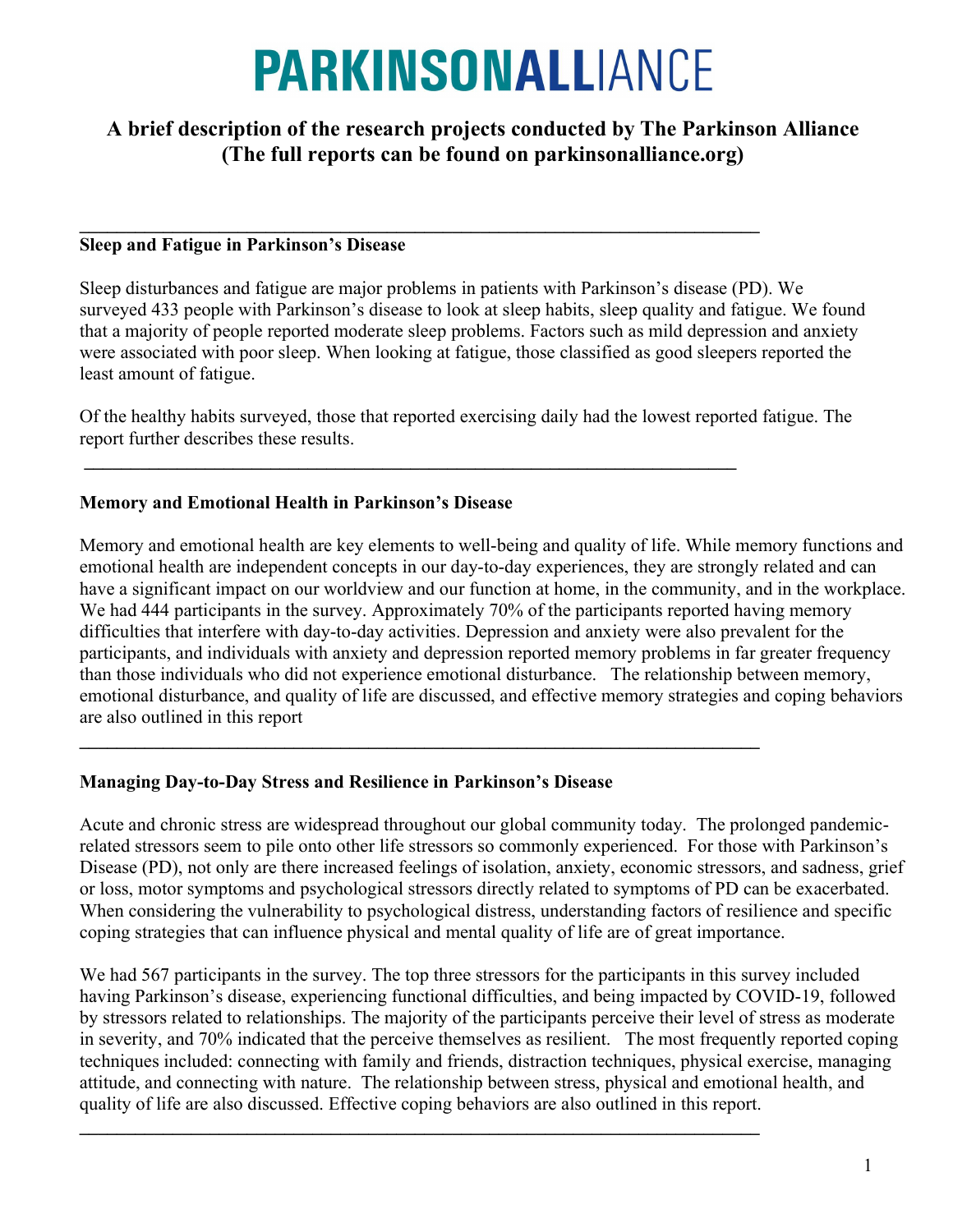# Motor Symptoms and Perceived Well-Being in Parkinson's Disease

Although motor symptoms are the defining diagnostic features of PD, the impact of non-motor symptoms on day-to-day life and QOL have been in the spotlight over the past several years. It is important, however, to revisit and draw attention to the current perspectives on motor symptoms and how the motor symptoms impact factors related to quality of life from the patient's perspective. We had 922 participants in the survey. Balance problems were reported in the greatest frequency, followed by slowness of movement, medication-induced dyskinesias, stiffness, and then tremor. This survey found that balance problems and walking disturbance had the strongest relationship to lower ratings of quality of life when compared to other motor symptoms. Motor symptoms had a significant adverse impact on engagement in functional independence in the home, in day-to-day activities in general, and in social and community activities. The relationship between motor symptoms, emotional health, and quality of life are discussed in the survey report.

With increased attention to and awareness about the patient's perspective about the experience of motor symptoms on daily life, there is an opportunity for improved intervention for individuals with PD, from symptom management to treatments that may help with adapting to and coping with such symptoms.

 $\_$ 

## Urinary Symptoms and Parkinson's Disease

Urination changes are common for many individuals with PD, yet, the understanding about urinary changes from the patient's perspective remains understudied. Examples of urinary symptoms include increased frequency and urgency, having to urinate at night (disrupting sleep), incomplete emptying of the bladder, poor stream and straining. Urinary symptoms have recently been identified as an important influence on the quality of life of PD patients.

#### Dyskinesia and Off-States in Parkinson's Disease

Dyskinesia (uncontrolled involuntary movements that can look like fidgeting or swaying) and wearing OFFstates are unfortunately a common experience for individuals with PD. Research has indicated that in patients treated with levodopa, dyskinesia can occur in approximately 50% of patients by 5 years and nearly 90% of patients by approximately 10 years of treatment. Dyskinesia and OFF-states are associated with impaired activities of daily living, decreased health-related quality of life, increased risk of falls, increased health care utilization, and increased strain on care providers. Although there are some improvements in the management of such symptoms, continued research focused on understanding the experience of dyskinesia and OFF-states through the eyes and voice of the person with PD is very important.

 $\_$ 

 $\_$ 

#### Non-Motor Symptoms in Parkinson's Disease

Although the last several surveys conducted by The Parkinson Alliance emphasized a specific symptom related to PD, we wanted to dedicate a survey to a broad range of "non-motor symptoms." Non-motor symptoms of PD may include: sleep disturbance, fatigue, cognitive difficulties (or thinking difficulties), depression, anxiety, hallucinations, sensory changes (i.e., changes in taste and smell; pain), low blood pressure resulting in dizziness and fainting spells, bowel and bladder difficulties, changes in vision, and swallowing difficulties, among others.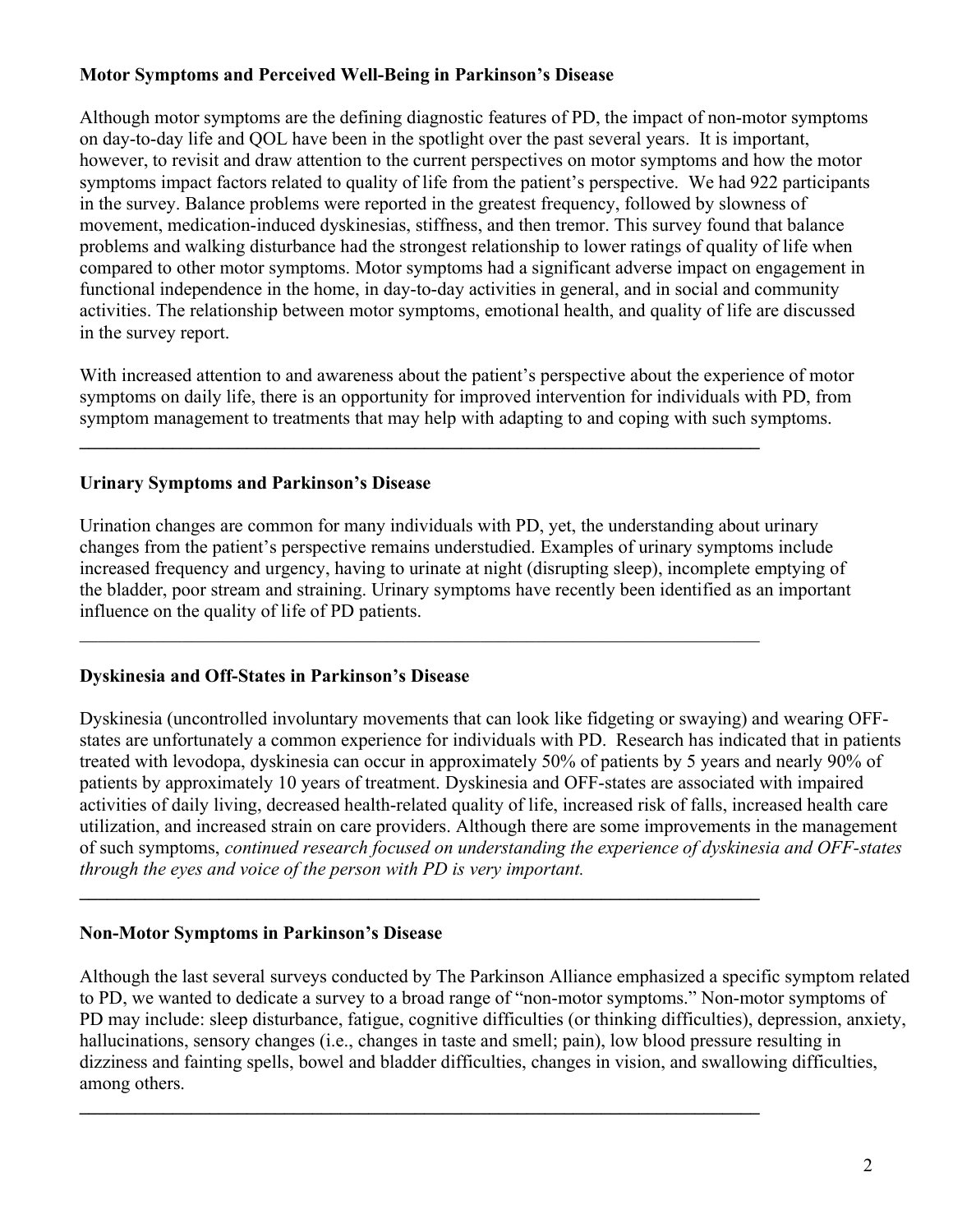#### Anxiety and Parkinson's Disease

People with Parkinson's disease (PWP) commonly experience stress and anxiety. We continue to learn about the various manifestations, causes, treatments and implications of anxiety for PWP. What appears to be missing is a deeper appreciation of and awareness about the patient's perspective of his or her symptoms of anxiety and the perceived impact that anxiety has on day-to-day life. In our survey, 26% of the participants reported that anxiety was present prior to the diagnosis of PD, and 35% of the participants reported experiencing moderate to extreme generalized anxiety. A large number of the participants reported that anxiety has a moderate to extreme impact on everyday activities, including standing up and walking (fear of falling), interactions with others, engagement in hobbies/leisure activities, engagement in volunteer activities or work, health status, and overall "quality of life." Use of medications and engagement in non-medication-based intervention for anxiety were reported by many of the participants. Information about and recommendations pertaining to anxiety for individuals with PD are discussed in the report.

 $\_$ 

 $\_$ 

 $\_$ 

 $\_$ 

# Vision and Parkinson's Disease

Eye movements and visual processing changes occur for individuals with PD, sometimes in subtle ways and sometimes in debilitating ways. Changes in vision may take the form of blurred vision, double vision, vision fatigue, depth perception and visual scanning difficulties, changes in color vision, hallucinations, eyelid drooping or involuntary closing, among other symptoms. There is very little research to date looking at how changes in vision impact the well-being of individuals with PD. The objective of the present study is to deepen our understanding about changes in vision and its impact on day-to-day activities and quality of life from the patient's perspective.

## Swallowing and Parkinson's Disease: Another Dimension of Well-being

Swallowing and eating difficulties are common for individuals with PD, particularly as PD progresses. Swallowing and eating difficulties can impact feelings of safety, social relationships, and quality of life. Understanding the experience pertaining to swallowing difficulties and effective assessments and treatments from the patient's perspective is of great importance. Thus, the objective of the present study is to deepen our understanding about swallowing difficulties from the perspective of people living with Parkinson's Disease.

## Social Support and Parkinson's Disease: Another Dimension of Well-being

Social support for PWP is complex and can be adversely impacted by symptoms of PD, including motor symptoms and non-motor symptoms such as changes in speech, cognition, psychiatric factors, and fatigue. Quality of and satisfaction with social support can have a significant impact on psychological well-being and quality of life. Furthermore, caregiver and patient quality of life are closely linked. Understanding concepts related to social support and the quality of relationships for PWP is of great importance. The objective of the present study is to deepen our understanding about social support from the perspective of PWP, particularly as it relates to gender, age and disease duration.

# Cognition and Parkinson's Disease

Changes in thinking skills are common in People with Parkinson's, particularly involving slowness of thinking, memory, "word-finding difficulties", and managing more complex information. Significant cognitive difficulties can affect day-to-day functions, engagement in hobbies, treatment outcomes, and quality of life for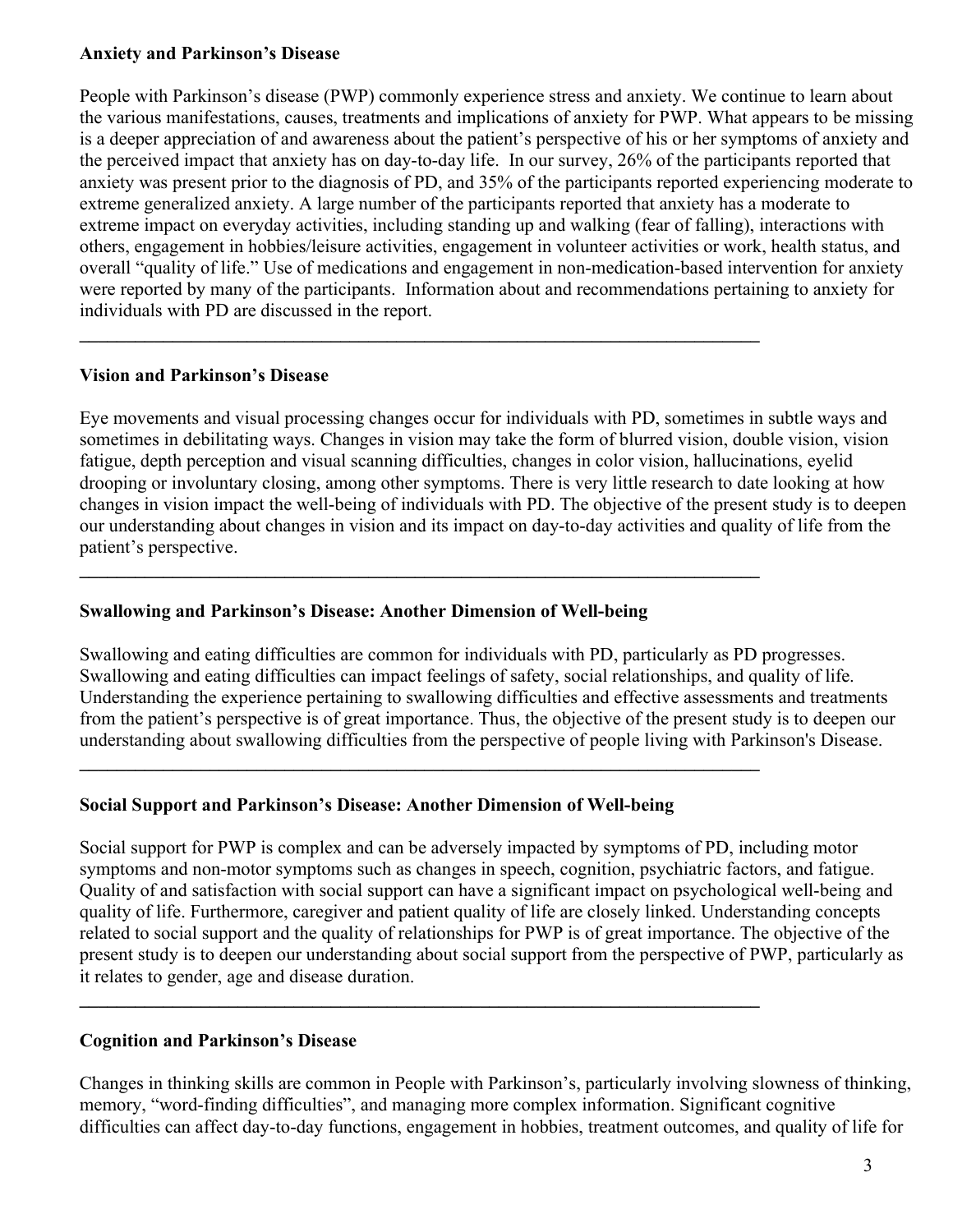individuals with PD. Although our understanding about changes in thinking skills for those with PD continues to increase, there is limited understanding about how individuals in PD perceive cognitive difficulties and the related impact on "everyday activities." The objective of the present study is to deepen our understanding about the perspective of individuals with PD pertaining to cognition and its relationship to day-to-day activities.

 $\_$ 

 $\mathcal{L}_\text{max} = \mathcal{L}_\text{max} = \mathcal{L}_\text{max} = \mathcal{L}_\text{max} = \mathcal{L}_\text{max} = \mathcal{L}_\text{max} = \mathcal{L}_\text{max} = \mathcal{L}_\text{max} = \mathcal{L}_\text{max} = \mathcal{L}_\text{max} = \mathcal{L}_\text{max} = \mathcal{L}_\text{max} = \mathcal{L}_\text{max} = \mathcal{L}_\text{max} = \mathcal{L}_\text{max} = \mathcal{L}_\text{max} = \mathcal{L}_\text{max} = \mathcal{L}_\text{max} = \mathcal{$ 

 $\_$ 

 $\mathcal{L}_\text{max} = \mathcal{L}_\text{max} = \mathcal{L}_\text{max} = \mathcal{L}_\text{max} = \mathcal{L}_\text{max} = \mathcal{L}_\text{max} = \mathcal{L}_\text{max} = \mathcal{L}_\text{max} = \mathcal{L}_\text{max} = \mathcal{L}_\text{max} = \mathcal{L}_\text{max} = \mathcal{L}_\text{max} = \mathcal{L}_\text{max} = \mathcal{L}_\text{max} = \mathcal{L}_\text{max} = \mathcal{L}_\text{max} = \mathcal{L}_\text{max} = \mathcal{L}_\text{max} = \mathcal{$ 

## Nutrition and Parkinson's Disease

For some, nutrition is conscientiously addressed each day; for others, nutrition is an afterthought, if a thought at all; for all, however, nutrition is a vital part of life. Nutrition gets quite a bit of attention in the general community, and it is getting more and more attention in the PD community. Understanding the complexity of this topic is daunting for many; add PD to the picture, and the challenges are magnified. How do individuals with PD manage nutrition in the context of general well-being, symptoms of PD, disease course, medications, etc.? How does nutrition management help with PD? The objective of the present study is to deepen our understanding about the perspective and habits of individuals with PD pertaining to nutrition and related variables.

# Patience and Well-being in Parkinson's Disease

As is known to many, both motor and non-motor symptoms can adversely impact many, if not all, facets of daily experiences for individuals with PD. Given increased challenges and reliance on others, I commonly think about the role of patience in my daily experience - patience with myself and patience with others, and even how my symptoms impact other persons' level of patience. Does having "patience" help improve the experience at hand?

In the most basic sense, patience is the propensity of a person to wait calmly in the face of frustration, adversity, or suffering. For the general public, patience has been found to allow the person to cope more adaptively with frustrations, and facilitates positive interpersonal interactions. Evidence has shown that patience is positively related to subjective well-being, positive coping, and virtues. The topic of patience as it relates to one's well-being in the face of PD, however, has not been explored. The purpose of this study is to better understand patience in the lives of individuals with PD, particularly pertaining to the relationship between patience and well-being.

# Exercise and Parkinson's Disease

The concept of exercise being an important part of healthy living is not a new concept in our community. Additionally, there is research supporting the importance of exercise for individuals with PD, from symptom management (e.g., improving gait, balance, and freezing spells) to investigations about exercise and neuroprotection. What is less known is the "patient's perspective" about exercise, including factors related to attitude and knowledge about exercise and PD, types of exercises in which individuals with PD engage, perceived benefit of exercise, and perceived barriers to exercise. The objective of the present study is to deepen our understanding about the perspective of individuals with PD pertaining to exercise and related variables.

# Autonomic Symptoms in Parkinson's Disease

The autonomic nervous system is a control system for the body that involves a number of functions such as cardiovascular functions, blood pressure, digestion, urination, sexual arousal, and swallowing. Autonomic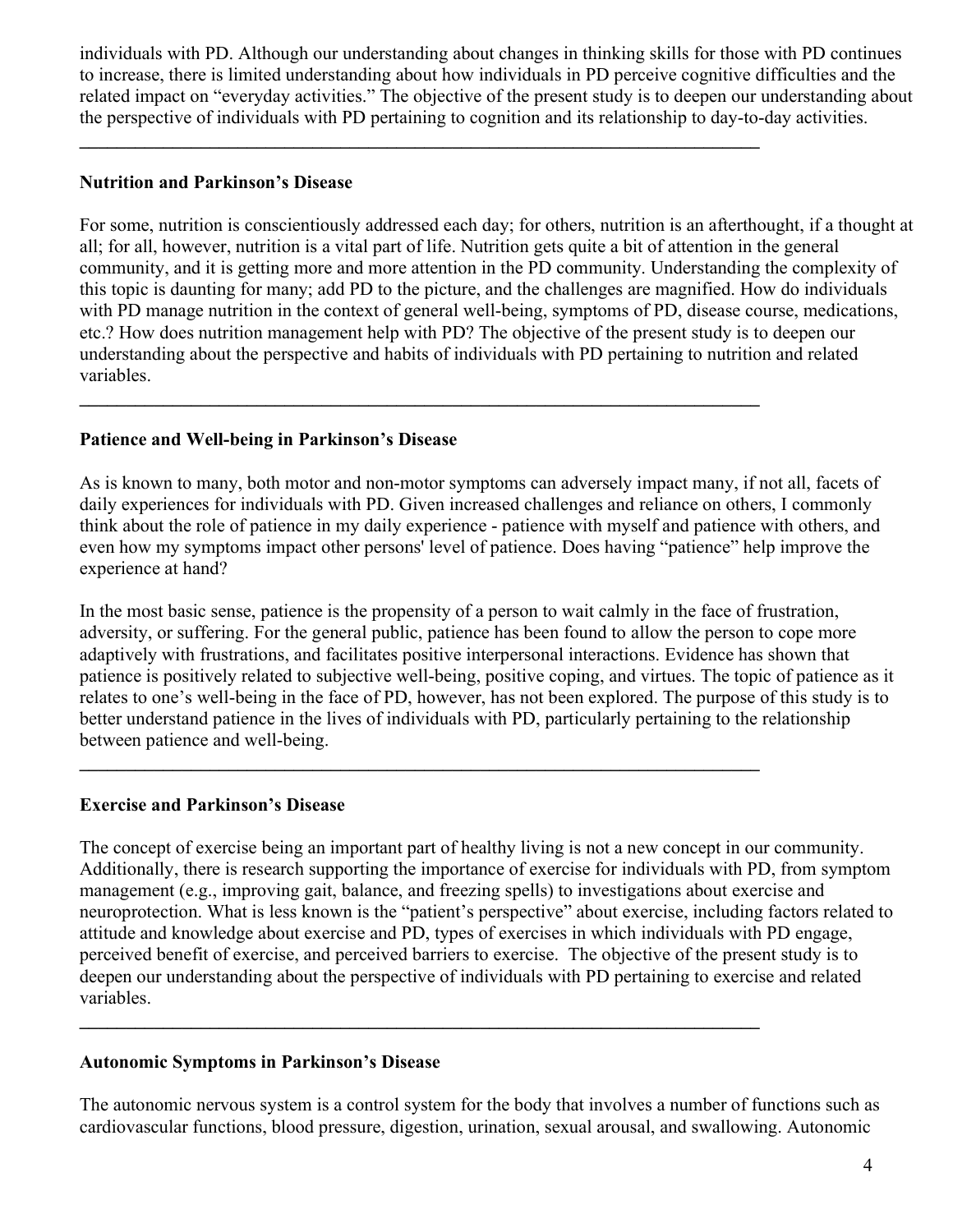symptoms can have a significant impact on general functioning and health-related quality of life for individuals with PD. The objective of the present study is to increase the knowledge about autonomic symptoms in PD and its relationship to emotional well-being and quality of life.

#### Sleep in Parkinson's Disease: A comparison between those with and without Deep Brain Stimulation

Sleep disturbances are highly prevalent, are commonly incapacitating symptoms of PD, and are increasingly recognized as important contributors to reduced quality of life. A variety of sleep disorders may occur in PD, including excessive daytime sleepiness, insomnia (difficulty falling and/or staying asleep), nocturnal motor symptoms and sleep-related breathing disorders, and are often under-assessed and difficult to diagnose and treat. Improving our understating about sleep disturbance in PD for individuals with and without Deep Brain Stimulation may improve treatment intervention and increase the general sense of well-being for individuals with PD.

# Falls in Parkinson's Disease: Increasing our Understanding about Falls and Related Risk Factors

 $\_$ 

 $\_$ 

Individuals with Parkinson's disease (PD) experience a number of motor and non-motor symptoms that can cause distress and reduce quality of life. In that context, individuals with Parkinson's, family members, and treatment providers alike, commonly think of the debilitating symptoms and the adverse impact the symptoms have on day-to-day function, relationships, and community involvement, the next attempt for medical intervention, and what the future holds. The ongoing changes in functional skills and living with the uncertainty that comes along with PD can lead to significant adjustment difficulties, symptoms of depression and anxiety, and a wavering sense of self.

## Resilience in Parkinson's Disease: Practical Implications for Health Related Quality of Life

 $\mathcal{L}_\text{max} = \mathcal{L}_\text{max} = \mathcal{L}_\text{max} = \mathcal{L}_\text{max} = \mathcal{L}_\text{max} = \mathcal{L}_\text{max} = \mathcal{L}_\text{max} = \mathcal{L}_\text{max} = \mathcal{L}_\text{max} = \mathcal{L}_\text{max} = \mathcal{L}_\text{max} = \mathcal{L}_\text{max} = \mathcal{L}_\text{max} = \mathcal{L}_\text{max} = \mathcal{L}_\text{max} = \mathcal{L}_\text{max} = \mathcal{L}_\text{max} = \mathcal{L}_\text{max} = \mathcal{$ 

 $\mathcal{L}_\text{max} = \mathcal{L}_\text{max} = \mathcal{L}_\text{max} = \mathcal{L}_\text{max} = \mathcal{L}_\text{max} = \mathcal{L}_\text{max} = \mathcal{L}_\text{max} = \mathcal{L}_\text{max} = \mathcal{L}_\text{max} = \mathcal{L}_\text{max} = \mathcal{L}_\text{max} = \mathcal{L}_\text{max} = \mathcal{L}_\text{max} = \mathcal{L}_\text{max} = \mathcal{L}_\text{max} = \mathcal{L}_\text{max} = \mathcal{L}_\text{max} = \mathcal{L}_\text{max} = \mathcal{$ 

Motor symptoms of PD and non-motor symptoms, such as disturbances in speech, sleep, thinking skills, energy levels, and emotional well-being, to name a few, can be debilitating and adversely impact quality of life. Resilience, the ability to adapt well to the difficulties in our lives including all kinds of adversity and stress, is thought to play a pivotal role in quality of life. Little is known, however, about resilience in individuals with PD, particularly as to how resilience impacts health-related quality of life. Improving our understating about resilience in PD may in turn improve the general sense of well-being for individuals with PD.

## Speech and Parkinson's Disease: Understanding the Experience of Individuals with and without Deep Brain Stimulation

It is well known that many individuals with PD experience speech difficulties. Further research is necessary, however, to understand general aspects of speech and communication in individuals with PD, the patients' perspective of their speech disturbance and how speech difficulties present. Research has also found that deep brain stimulation (DBS) may impact speech. Thus, improving our understanding about the PD patients' experience with speech for those with and without DBS may help improve assessment of and treatment for speech difficulties, which can improve the quality of life for individuals with PD.

 $\_$  , and the contribution of the contribution of  $\mathcal{L}_\mathcal{A}$  , and the contribution of  $\mathcal{L}_\mathcal{A}$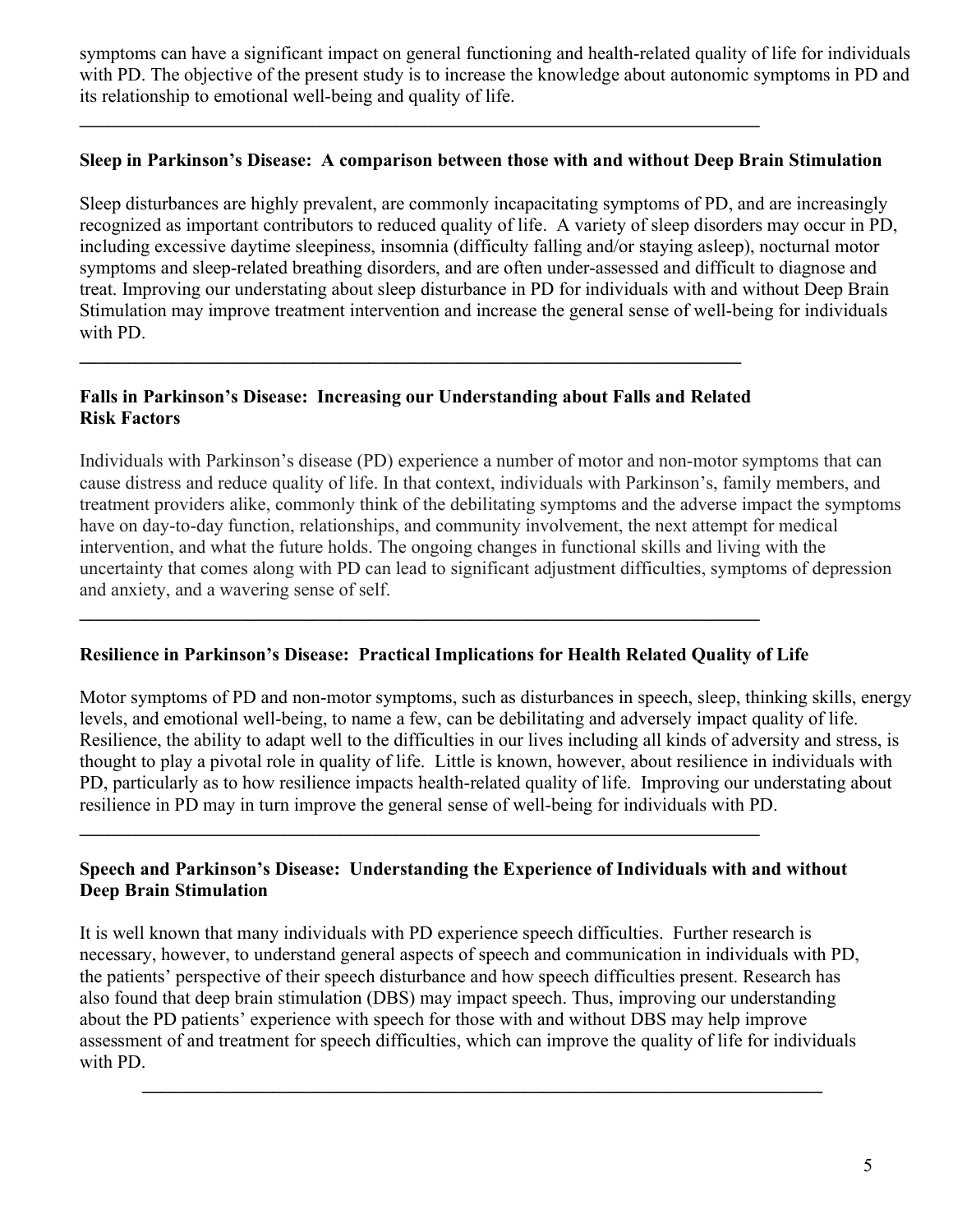# A further look at Non-Motor Symptoms in Parkinson's disease for those with and without Deep Brain Stimulation (DBS)

Historically, motor symptoms of PD were the most recognized features of this disease, but in more recent years, the debilitating aspects of non-motor symptoms, such as disturbances in speech, sleep, thinking skills, energy levels, and emotional well-being, to name a few, have gained more attention. Improving our understating about how individuals with PD experience these symptoms may help improve assessment of and treatment for such symptoms, ultimately improving the quality of life of the individual with PD.

# Health-Related Quality of Life and Attitude in Patients with Parkinson's Disease: Comparing those with and without Deep Brain Stimulation (Winter 2011)

# Bottom Line:

# Attitude:

- 1. Generally, regardless of whether an individual was in the DBS or Non-DBS group, and whether or not they were in the Younger or Older group and in the Early or Advanced PD group, individuals in this study had a generally positive attitude when facing their daily challenges with PD. A minority of individuals also endorsed having a negative attitude as it relates to PD and how the condition may impact their future.
	- o Greater attention toward attitude in individuals with PD is warranted, as attitude is strongly related with general quality of life and emotional well-being. For clinicians and carers, understanding how an individual with PD is adapting to his or her medical condition over time may help facilitate better intervention for his or her overall well-being.

# Health-Related Quality of Life:

- 2. Health-related quality of life was comparable between the **DBS group** and **Non-DBS group** with exception to Mobility (ability to get around) and Communication; the DBS group had greater difficulties with these functions.
	- o Further and continued attention to and intervention for mobility (i.e., the ability to get around) and language/communication functions in individuals with PD is warranted, particularly as it relates to the impact of DBS therapy on these symptoms.
	- $\circ$  Increasing the utilization of a multi-disciplinary treatment approach (e.g., utilizing physical therapists and speech therapists) for patient care may facilitate improved functionality and quality of life.
- 3. When looking at Early versus Advanced PD based on disease duration, the Advanced PD group reported greater difficulties with mobility, completion of basic activities of daily living (e.g., washing self; dressing self), and communication.
	- o These findings support the need for intervention over time (e.g., intermittent exposure to clinicians specializing in "rehabilitation", such as physical therapists, occupational therapists, and speech therapists).

# Health-Related Quality of Life and Attitude Over a Four-Year Period:

4. Over a 4-year period, mobility (e.g., difficulty getting around) was the only variable on the PDQ-39 to be reported as having significantly worsened over time. Other domains related to healthrelated quality of life were not statistically significant over the 4-year period.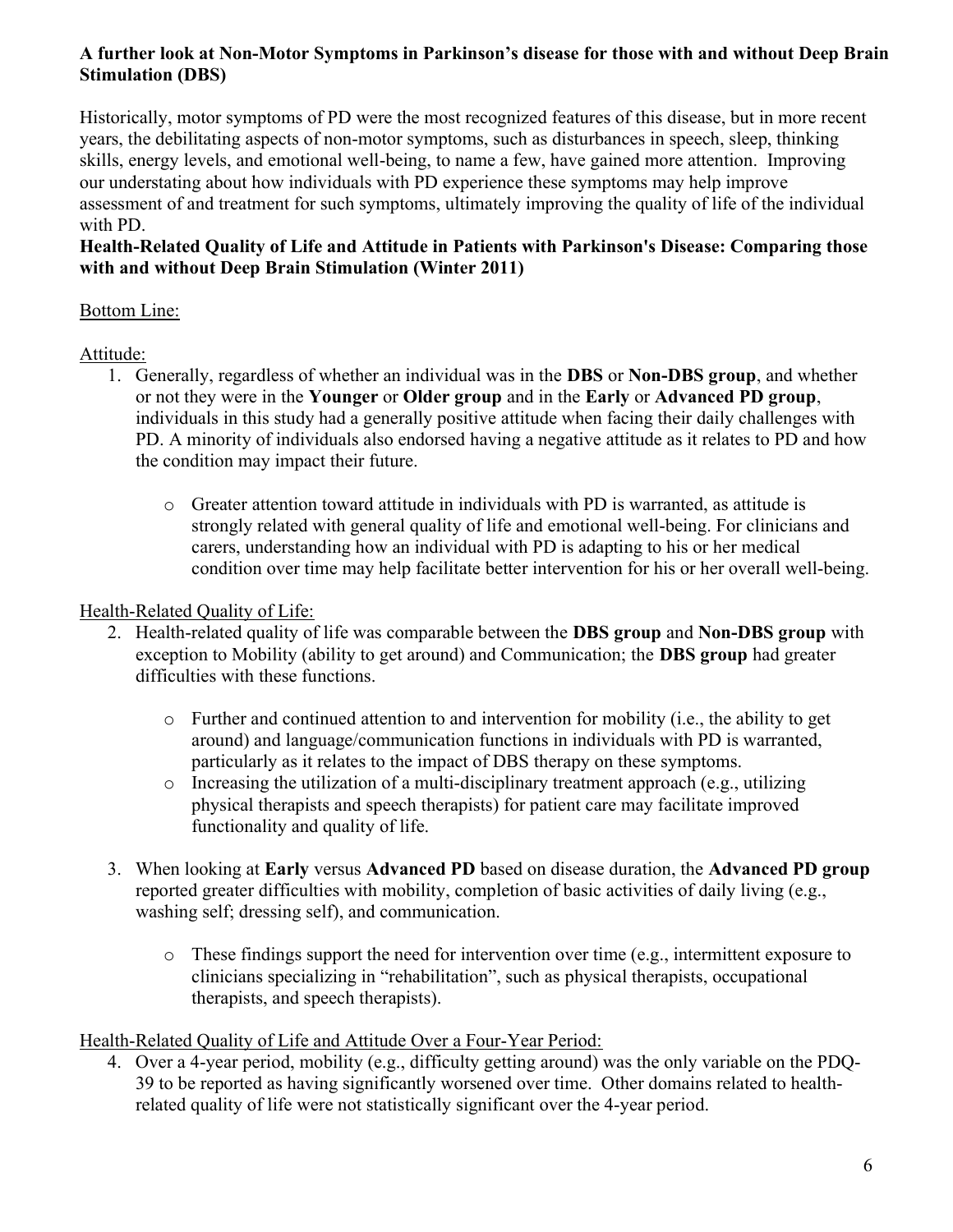5. When looking at attitude, the majority of individuals continue to maintain a positive attitude. That being said, however, there was a significant increase in intensity of negativity attitude and in the number of individuals experiencing a negative attitude. Specifically, as time progressed, individuals increasingly felt that PD was "winning," and dwelling on the difficulties related to PD became more prevalent.

# Fatigue and Apathy in Individuals with Parkinson's Disease with and without Deep Brain Stimulation (Spring 2011)

 $\mathcal{L}_\text{max} = \mathcal{L}_\text{max} = \mathcal{L}_\text{max} = \mathcal{L}_\text{max} = \mathcal{L}_\text{max} = \mathcal{L}_\text{max} = \mathcal{L}_\text{max} = \mathcal{L}_\text{max} = \mathcal{L}_\text{max} = \mathcal{L}_\text{max} = \mathcal{L}_\text{max} = \mathcal{L}_\text{max} = \mathcal{L}_\text{max} = \mathcal{L}_\text{max} = \mathcal{L}_\text{max} = \mathcal{L}_\text{max} = \mathcal{L}_\text{max} = \mathcal{L}_\text{max} = \mathcal{$ 

Bottom Line:

- 1) Almost half of the PWP experience both fatigue and apathy, with the majority of the participants experiencing fatigue and almost half of the participants experiencing apathy.
- 2) Although there was not a difference for the experience of fatigue between the DBS and Non-DBS groups, there was a statistically significant difference in the experience of apathy between the groups. More individuals in the DBS group experienced apathy when compared to the Non-DBS group, and the DBS group also reported a longer duration of symptoms of apathy when compared to the Non-DBS group.
- 3) Duration of PD does appear to differentially impact the experience of fatigue and apathy in individuals with PD. Specifically, a greater number of individuals who have had PD for at least 6 years (Advanced PD) endorsed clinically significant levels of fatigue and apathy when compared to those individuals who have had PD for less than 6 years (Early PD). Thus, the longer individuals endure the course of PD, the increased likelihood that symptoms of fatigue and apathy may manifest in day-to-day activities.
- 4) Age ("Younger PD group" and "Older PD group", 50 to 69 years and 70 years and older, respectively) was not a factor in the experience of apathy for the DBS group. In contrast, the Older Non-DBS group endorsed greater levels of apathy than the Younger-Non-DBS group.
- 5) Symptoms of depression and anxiety were found to have a significant relationship with fatigue and apathy, indicating that the more depression or anxiety that a person experiences the greater the level of fatigue and apathy, with the converse also being true.
- 6) Although there were elevated levels of depression, anxiety, and sleep disturbance for both groups, fatigue and apathy were found to be independent symptoms for individuals with PD. In other words, fatigue and apathy were found to be distinct symptoms commonly experienced in PD, as they appear to be experienced by individuals independent of psychological variables and sleep disturbance.

 $\mathcal{L}_\text{max} = \mathcal{L}_\text{max} = \mathcal{L}_\text{max} = \mathcal{L}_\text{max} = \mathcal{L}_\text{max} = \mathcal{L}_\text{max} = \mathcal{L}_\text{max} = \mathcal{L}_\text{max} = \mathcal{L}_\text{max} = \mathcal{L}_\text{max} = \mathcal{L}_\text{max} = \mathcal{L}_\text{max} = \mathcal{L}_\text{max} = \mathcal{L}_\text{max} = \mathcal{L}_\text{max} = \mathcal{L}_\text{max} = \mathcal{L}_\text{max} = \mathcal{L}_\text{max} = \mathcal{$ 

# Understanding Pain and Parkinson's Disease for Individuals with and without Deep Brain Stimulation (Winter 2010)

- 1) Pain in Parkinson's disease (PD) is complex. It is clear that pain in people with Parkinson's (PWP) is prevalent, under-assessed, and undertreated, and pain has a pervasive psychosocial impact on patients and their families.
- 2) Pain was prevalent in PD for both the DBS and Non-DBS groups, and was comparable in its overall "presentation." Almost 65% of both groups experienced at least "discomfort" from their pain. For both the DBS and Non-DBS groups, pain was most commonly characterized as cramping, aching, and tiring/exhausting.
- 3) The most commonly endorsed locations of the pain in the body included the lower back (53%), the neck  $(41\%)$ , and the legs  $(31\%)$ .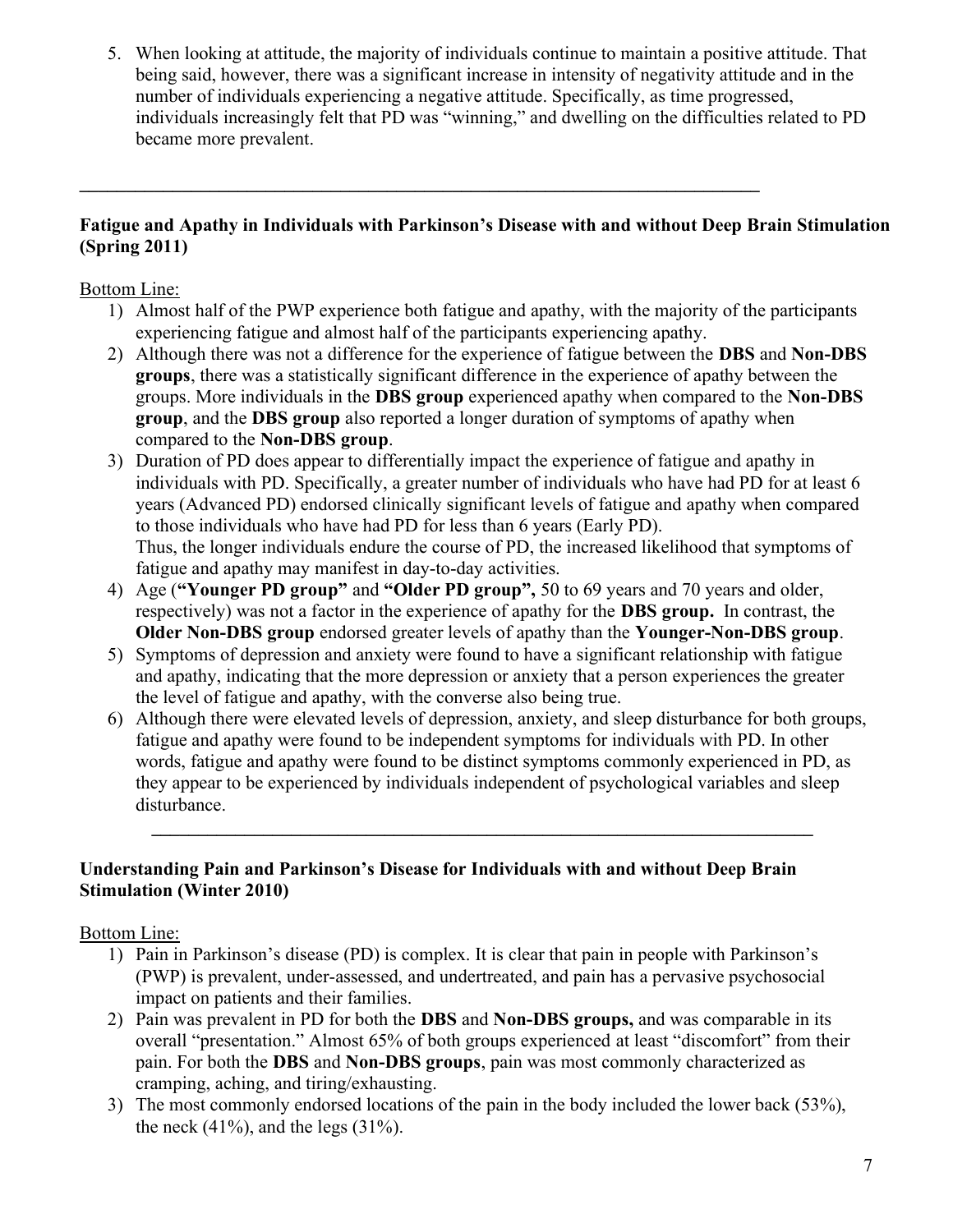- 4) Both the DBS and the Non-DBS groups perceived that pain interfered with many aspects of life, including general activity, mood, walking, work/housework, relationships, sleep, and enjoyment in life, with the most frequent ratings ranging between mild to moderate levels of interference.
- 5) As persistent pain will affect the quality of life of the PWP as well as his/her family, looking at the effectiveness of treatments is equally as important as finding the cause of the symptoms. There are various types of treatments for pain including pain medications, adjustment of PD related medications (e.g. Sinemet), massage therapy, physical therapy, exercise, stretching, acupuncture, psychotherapy, and nutrition. Based on the current findings, integrating a treatment regimen for pain in the PWP is clearly indicated, and many individuals reported relief from an appropriate medication regimen to treat pain and an exercise program.
- 6) There are currently mixed results in the literature regarding the impact of DBS on pain. Further research continues to be indicated.

 $\_$  , and the set of the set of the set of the set of the set of the set of the set of the set of the set of the set of the set of the set of the set of the set of the set of the set of the set of the set of the set of th

# A closer look at Balance in Parkinson's disease for those with and without Deep Brain Stimulation: The patient's perspective (Winter 2009)

Bottom Line:

- 1) The majority of individuals that underwent DBS believe that they have noticed improvement with balance, walking straight ahead, and ability to turn directions. When looking at specific age groups, however,  $(\leq 50, 50-69, \text{ and } 70+)$ , DBS was reported to be the most helpful for the middle age group (ages 50 to 69).
- 2) Even though the DBS group reported improvement with balance-related functions, the DBS group reported more falls than the Non-DBS group (within a year's time period).
- 3) The DBS group had a disease duration that was almost double that of the Non-DBS group. With that in mind, and knowing that balance and gait abnormalities are strongly related with progression of disease, it is important to note that the two groups were virtually indistinguishable in terms of balance and gait. Thus, DBS may indeed be having a positive effect.
- 4) Approximately half of each group (DBS and Non-DBS groups) identified that they used assistive devices, and the majority of both groups found the devices helpful.
- 5) When looking at the overall pattern of responses on the Activities-Specific Balance Confidence Scale (ABC Scale), The **DBS group** and **Non-DBS group** had similar balance confidence ratings.
- 6) Balance confidence is clearly impacted by symptoms of depression for both the DBS group and Non-DBS group.
- 7) Balance confidence is related to perceived cognitive capability in the DBS group, particularly as it relates to functions within the domain of executive control (e.g., focusing, transitioning, planning, organizing, multi-tasking, and problem solving). Difficulties with attention and focus, in particular, were determinants in the level of one's report of balance confidence. Thus, understanding the PD patient's cognitive capability and related perception of cognitive capability in the DBS population is critical for understanding reasons for a specific level of balance confidence.
- 8) Sleep disturbance had a significant relationship to the participants' balance confidence. The less sleep on average that individuals get per night, the less balance confidence they had as well.

\_\_\_\_\_\_\_\_\_\_\_\_\_\_\_\_\_\_\_\_\_\_\_\_\_\_\_\_\_\_\_\_\_\_\_\_\_\_\_\_\_\_\_\_\_\_\_\_\_\_\_\_\_\_\_\_\_\_\_\_\_\_\_\_\_\_\_\_\_\_\_\_\_

## Quality of Speech in Individuals with Parkinson's Disease with and without Deep Brain Stimulation (Spring 2008)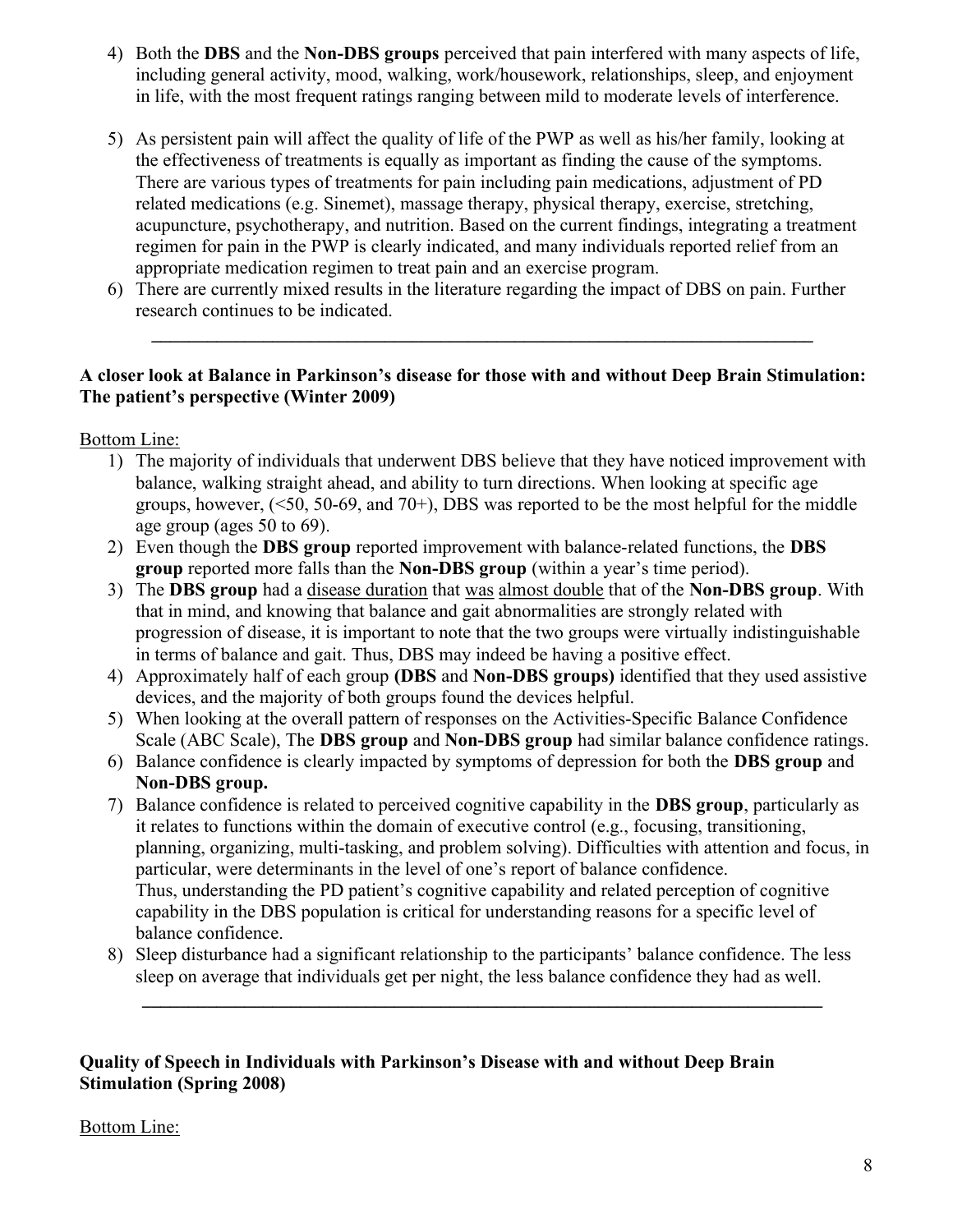- 1) The vast majority of the participants in both groups perceived changes in speech (DBS=92%; Non-DBS=87%), reflecting the importance of further research in this area and the need for improved intervention.
- 2) Although both the DBS and Non-DBS groups reported significant difficulties with speech, the DBS group reported more severe speech disruption and related problems than the Non-DBS group.
- 3) The result from the Voice Handicap Index (VHI) revealed that the DBS group had reported greater negative effects of voice disturbance on their daily life (from having physical difficulties to functional limitations of communication), and that they have a greater adverse emotional response to their voice difficulty when compared to the Non-DBS group.
- 4) It is notable that almost 70% of participants that underwent DBS were not aware that one common adverse side effect from this treatment is slurred speech. It is also notable that 85% of those experiencing speech changes indicated that they would go through with the surgery again even knowing that slurred speed or other speech disturbance was likely.
- 5) Treatment options for voice difficulties related to PD as well as to DBS need to be further evaluated. As seen in our data, not many of the participants had undergone Speech Therapy, and for those who engaged in treatments for their speech disturbance, the majority of each group reported having at least a modest success rate.
- 6) It appears that there is limited accessibility and inconsistent/infrequent utilization of speech therapy. Better treatment accessibility and/or utilization needs to occur as such a great number of individuals with PWP are affected by speech difficulties.
- 7) Speech difficulties can have a devastating impact on both general communication with others, and socialization and quality of life can be significantly reduced due to speech disturbance. Further investigation pertaining to the "patient's perception" of their speech symptoms of PD as well as how it is affected by DBS is warranted.
- 8) Future studies should investigate the frequency of recommendations for speech therapy, the accessibility of speech therapy, and the utilization of speech therapy in the PD population.

 $\mathcal{L}_\text{max} = \mathcal{L}_\text{max} = \mathcal{L}_\text{max} = \mathcal{L}_\text{max} = \mathcal{L}_\text{max} = \mathcal{L}_\text{max} = \mathcal{L}_\text{max} = \mathcal{L}_\text{max} = \mathcal{L}_\text{max} = \mathcal{L}_\text{max} = \mathcal{L}_\text{max} = \mathcal{L}_\text{max} = \mathcal{L}_\text{max} = \mathcal{L}_\text{max} = \mathcal{L}_\text{max} = \mathcal{L}_\text{max} = \mathcal{L}_\text{max} = \mathcal{L}_\text{max} = \mathcal{$ 

## Differential Impact of Coping Styles on Quality of Life for Individuals with Parkinson's Disease with and without DBS (Fall 2007)

- 1) There was no difference between the DBS group and the Non-DBS group as it related to the type of coping strategies used: 1. Distraction (using actions and thoughts to avoid preoccupation with health problems), 2. Palliative (a more passive approach to coping, such as finding comfortable surroundings), 3. Instrumental (a pro-active, task-oriented approach), and 4. Emotional Preoccupation (focusing on emotional factors related to their health problems).
- 2) Individuals with Parkinson's disease tended to use methods of coping that were related to more active coping strategies (such as distracting one's self from their problems or actively seeking help for their problems) and that were related to focusing on emotional consequences related to their health problems. They tended not to use a passive, comfort-seeking approach to coping.
- 3) Coping strategies have a direct impact on quality of life in individuals in PD. More active strategies, such as using task-oriented strategies (being proactive about coping with their illness) and maintaining a positive attitude lead to higher ratings of quality of life than those who approach coping through being emotionally pre-occupied or using a passive, self-comforting approach.
- 4) Our findings regarding the relationship between higher reports of quality of life and positive expectations need to be addressed from a team approach. Everyone involved with the care of the PWP can encourage and promote positive expectations for not only the patient but also for the carers. Reframing situations, looking for the positive, using a strength-based philosophy, and encouraging active, task-oriented coping strategies will be beneficial for patients with PD, particularly in the context of improving quality of life. It will also be important to instill these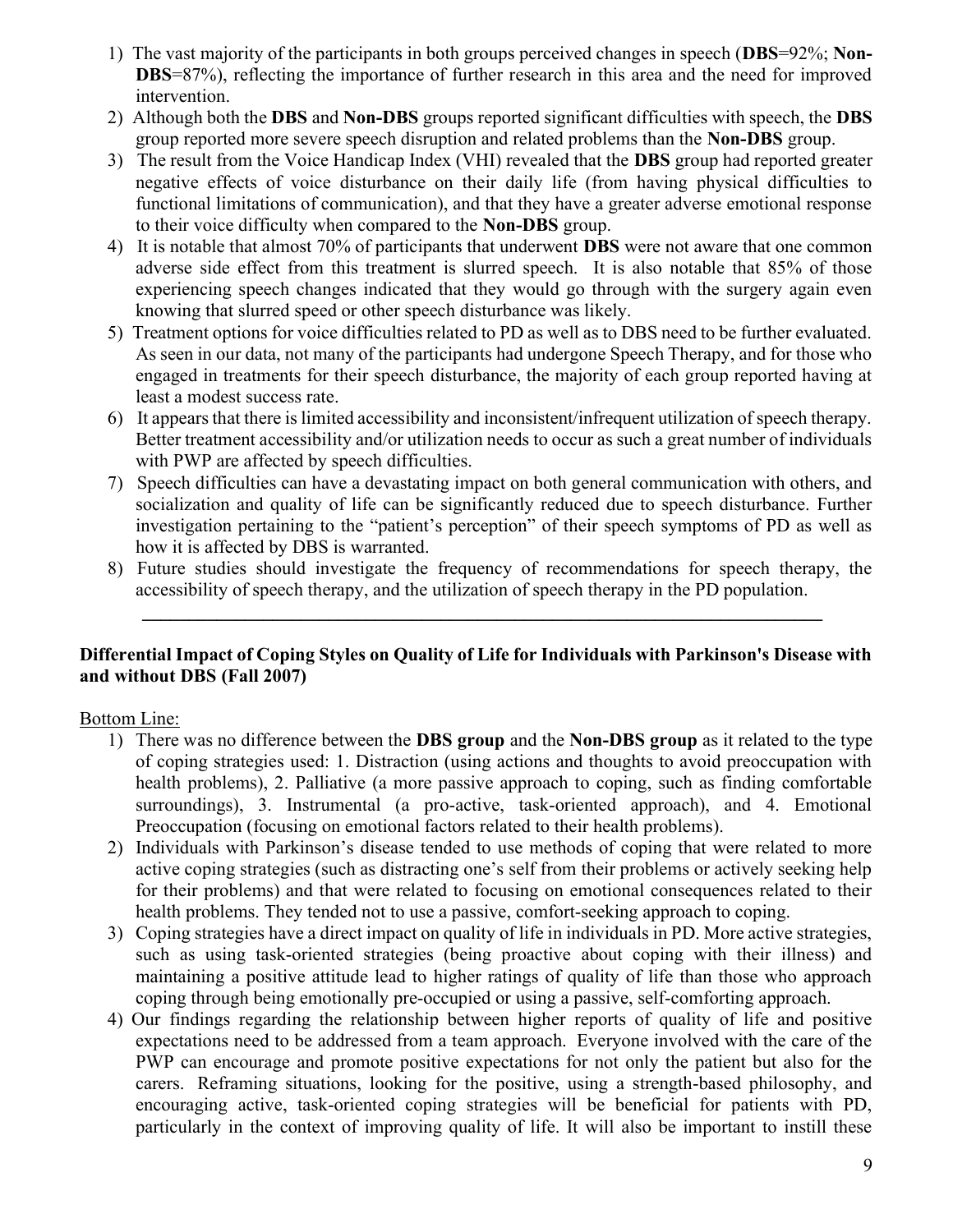approaches while providing realistic expectations as it relates to potential challenges with this disease.

# The Relationship between Sleep and Emotional Well-being in Individuals with Parkinson's disease with and without Deep Brain Stimulation (February 2007)

Bottom Line:

- 1) In this study, we found that depression and anxiety are related to many aspects of sleeping difficulties as it specifically relates to sleep problems commonly experienced within the PD population.
- 2) As expected, when looking at the differences between the groups, for both the DBS group and the Non-DBS group, sleep problems were related to anxiety and depression. It has been proven in research that sleep problems can cause emotional distress, and likewise, emotional distress can cause sleep disturbance.

#### Sleep in Individuals with Parkinson's Disease with and without Deep Brain Stimulation (January 2007)

 $\mathcal{L}_\text{max} = \mathcal{L}_\text{max} = \mathcal{L}_\text{max} = \mathcal{L}_\text{max} = \mathcal{L}_\text{max} = \mathcal{L}_\text{max} = \mathcal{L}_\text{max} = \mathcal{L}_\text{max} = \mathcal{L}_\text{max} = \mathcal{L}_\text{max} = \mathcal{L}_\text{max} = \mathcal{L}_\text{max} = \mathcal{L}_\text{max} = \mathcal{L}_\text{max} = \mathcal{L}_\text{max} = \mathcal{L}_\text{max} = \mathcal{L}_\text{max} = \mathcal{L}_\text{max} = \mathcal{$ 

Bottom Line:

- 1) General estimates suggest that approximately 20-47% of PWP will have sleep disturbances including insomnia, restless legs, vivid nightmares, and acting out dreams. Consistent with the literature, we found that the participants in this study (both DBS and Non-DBS participants) experience significant sleep disturbance as is commonly seen in the general PD population
- 2) Even though sleep disturbance was found to be quite prominent for both the DBS and Non-DBS groups, we found that DBS-STN had a significant and positive impact on the quality of nighttime sleep. In other words, our research reflects that the Non-DBS group reported greater incidence of sleep disturbance across many symptoms of sleep dysfunction as compared to the DBS group. This can likely be attributed to the fact that this surgical procedure minimizes, if not eliminates, some of the motor symptoms that are known to cause fragmented or disrupted sleep.

 $\mathcal{L}_\text{max} = \mathcal{L}_\text{max} = \mathcal{L}_\text{max} = \mathcal{L}_\text{max} = \mathcal{L}_\text{max} = \mathcal{L}_\text{max} = \mathcal{L}_\text{max} = \mathcal{L}_\text{max} = \mathcal{L}_\text{max} = \mathcal{L}_\text{max} = \mathcal{L}_\text{max} = \mathcal{L}_\text{max} = \mathcal{L}_\text{max} = \mathcal{L}_\text{max} = \mathcal{L}_\text{max} = \mathcal{L}_\text{max} = \mathcal{L}_\text{max} = \mathcal{L}_\text{max} = \mathcal{$ 

## Anxiety and Depression in Individuals with Parkinson's Disease with and without Deep Brain Stimulation (December 2006)

- 1) Both the DBS group and the Non-DBS group experienced significant levels of anxiety and depression.
- 2) A larger percentage of the Non-DBS group was found to be experiencing anxiety when compared to the DBS group.
- 3) The general prevalence of anxiety within adults nationwide (ages 18+) is 18.1%, which is equivalent to the findings for the DBS group in this study. A significantly higher number of the Non-DBS group (25%) was found to be experiencing anxiety.
- 4) Consistent with the literature, both groups reported a higher percentage of depression compared to the general adult population in the United States, which is about 9.5%. 24% of the DBS group and 29% of the Non-DBS group reported elevated scores on a measure of depression, reaffirming that depression is very prevalent in PD.
- 5) Approximately half of the DBS group indicated that they experienced changes in their level of anxiety and depression following DBS, the majority of whom stated that they experienced less emotional distress.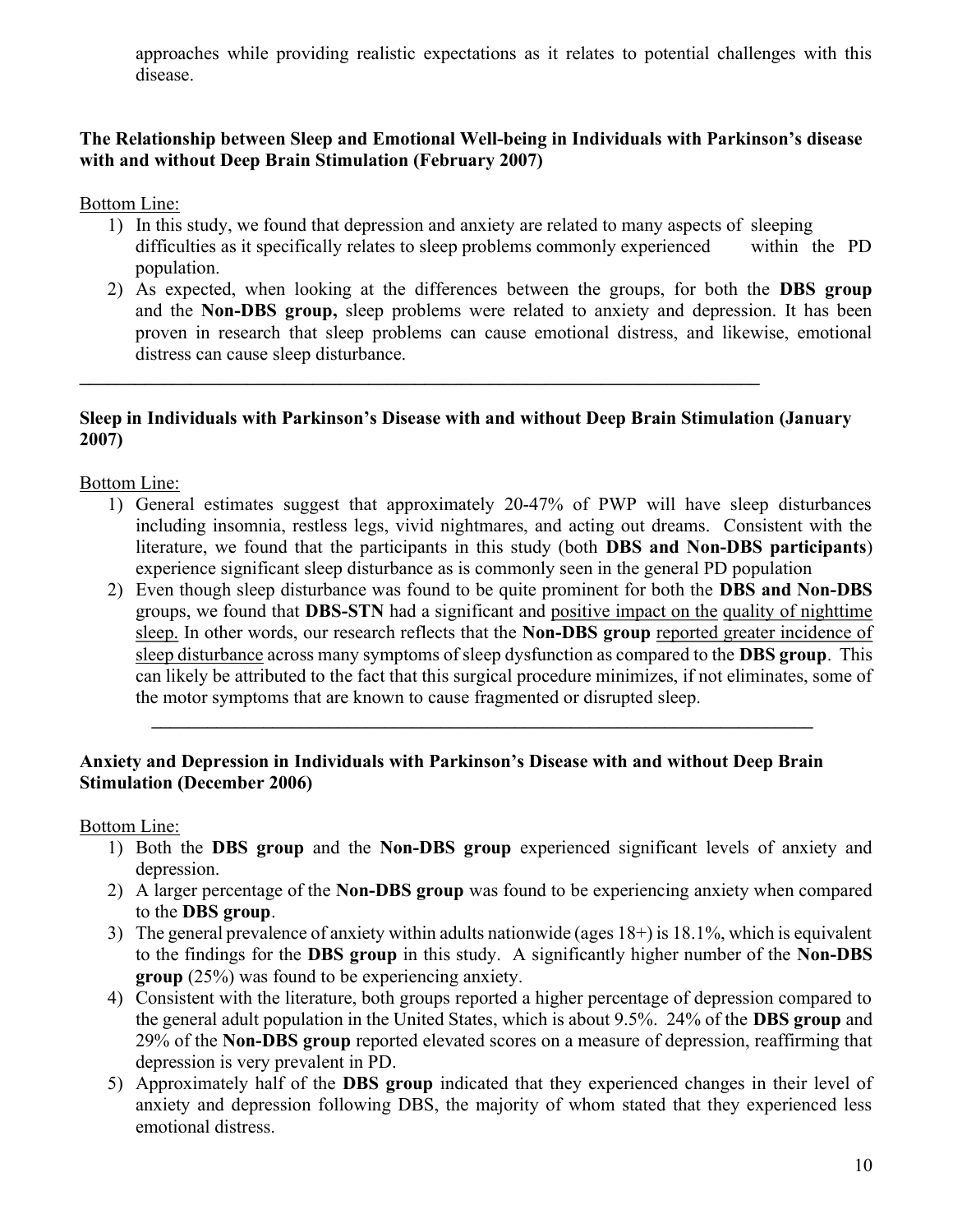6) The findings of this study indicated the majority of participants with psychiatric symptoms tend to be managed by either the patient's neurologist (in the main) or primary care physician.

## Assessing Quality of Life for Individuals with Parkinson's Disease with and without Deep Brain Stimulation: The Development and Initial Results of The Parkinson Alliance Quality of Life Scale (PAQLS) (April 2006)

# Bottom Line:

- 1) With consideration for the difference in disease duration between groups, one can speculate from the results of this research project that the DBS group is, overall, functioning at levels comparable to those who have had PD for nearly half as long. Moreover, the DBS group's responses were not statistically different from the non-DBS group on many factors, which may imply that DBS is assisting the PD patient in reducing the experience of the PD symptoms that would otherwise be worse.
- 2) Within the DBS group, 94% were satisfied with the overall effect of DBS. There were only a few treatment- or outcome-related variables that revealed dissatisfaction with DBS, and they included distance to travel to meet with a programmer, speech problems, and weight gain.
- 3) The DBS group reported fewer problems with tremor and dyskinesias than the Non-DBS group. In our research, there were significantly more reports of balance problems for the DBS group than the non-DBS group.
- 4) Speech problems continue to be one of the most frequently reported troubling symptoms among the DBS sample, and although the **non-DBS** group reported problems in this area as well, there was a significant difference between the two groups, with the **DBS** group reporting more problems with low volume, speech articulation, and slurred speech.

 $\_$  , and the set of the set of the set of the set of the set of the set of the set of the set of the set of the set of the set of the set of the set of the set of the set of the set of the set of the set of the set of th

# Comparing Quality of Life in Parkinson's Disease Patient's with and without Deep Brain Stimulation (2005)

# Bottom Line:

- 1) Essentially equivalent levels of overall satisfaction with health, quality of life, and movement disorder symptoms were observed between the two groups with one exception: speech problems. The DBS group reported greater problems with articulation and fluency of speech.
- 2) Our findings indicate, not unexpectedly, that as the duration of PD increases in the non-DBS group, severity of movement disorder increases. For the DBS group, the DBS appeared to disrupt the typical relationship between duration of PD and severity of movement disorder, as they reported less severity of problems related to the common movement difficulties related to PD. Although indirect and based solely on self-report data, these findings are consistent with the finding of other controlled studies that support the efficacy of DBS for the improvement of movement disorder symptoms.
- 3) Depression, in particular, plays a major role in one's quality of life for both the **DBS group** and Non-DBS group, the more depressed one is, the worse their report of quality of life.
- 4) Notably, there were no significant differences between the two groups on a measure of depression. Thus, DBS does not generally lead to depression or worsening of QoL.
- 5) There were no significant differences between the two groups on a measure of depression, even after controlling for disease duration. In the DBS group, 39% reported mild levels of depression, 16% reported moderate levels of depression, and 4% reported severe levels of depression. In the Non-DBS group, 35% reported mild levels of depression, 21% reported moderate levels of depression, and 5% reported severe levels of depression.

 $\mathcal{L}_\text{max} = \mathcal{L}_\text{max} = \mathcal{L}_\text{max} = \mathcal{L}_\text{max} = \mathcal{L}_\text{max} = \mathcal{L}_\text{max} = \mathcal{L}_\text{max} = \mathcal{L}_\text{max} = \mathcal{L}_\text{max} = \mathcal{L}_\text{max} = \mathcal{L}_\text{max} = \mathcal{L}_\text{max} = \mathcal{L}_\text{max} = \mathcal{L}_\text{max} = \mathcal{L}_\text{max} = \mathcal{L}_\text{max} = \mathcal{L}_\text{max} = \mathcal{L}_\text{max} = \mathcal{$